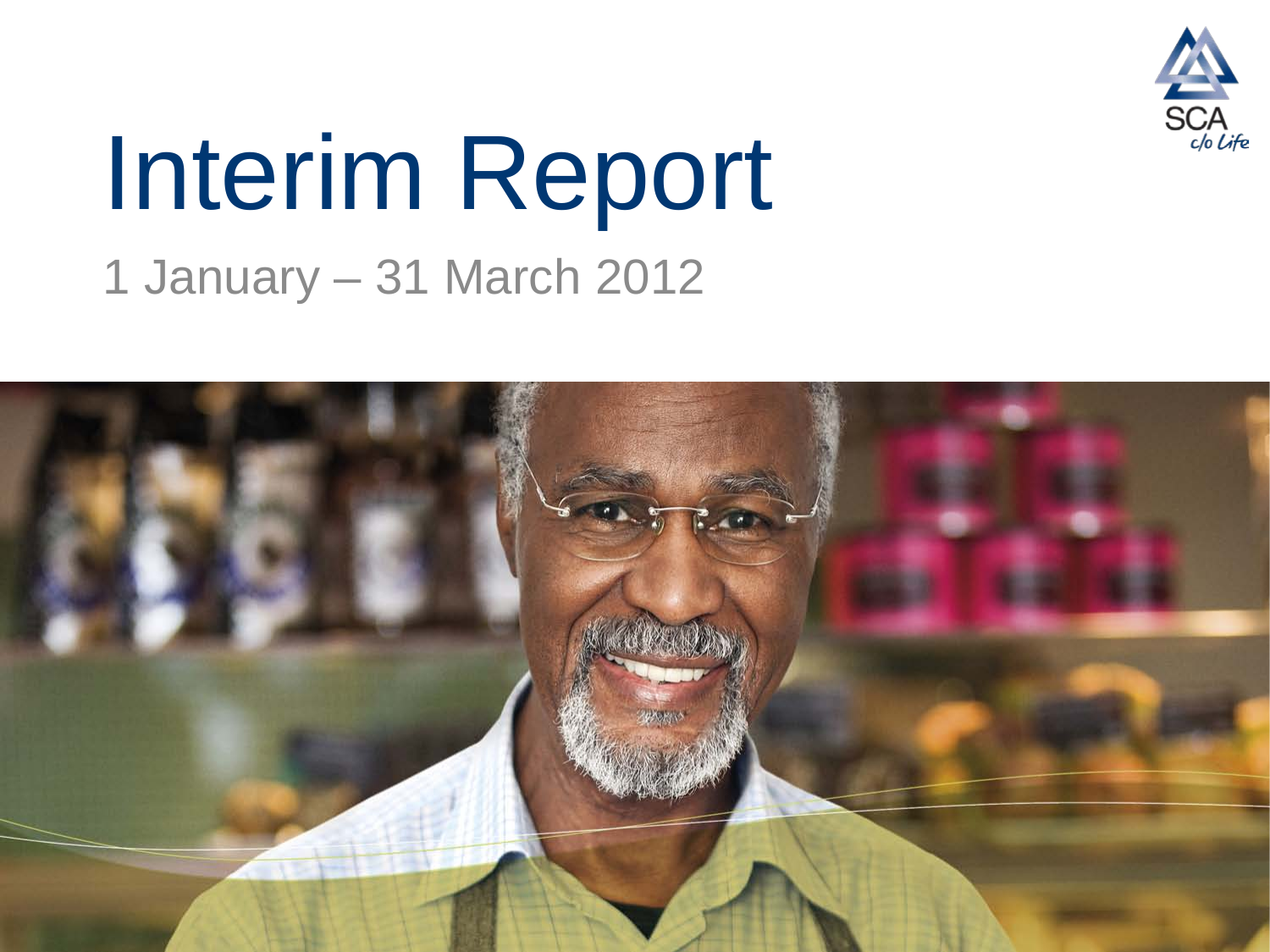

# Major changes

- Acquisition of Georgia-Pacific's European tissue operations
- Divestment of the Packaging business, excluding the two kraftliner mills
- Established joint venture in Australia/New Zealand
- Acquisition of Everbeauty an Asian hygiene products company
- **Increased shareholding in Vinda**
- Acquisition of PISA in Chile
- New hygiene organization
- Acquisition of PLF a French solid-wood products company







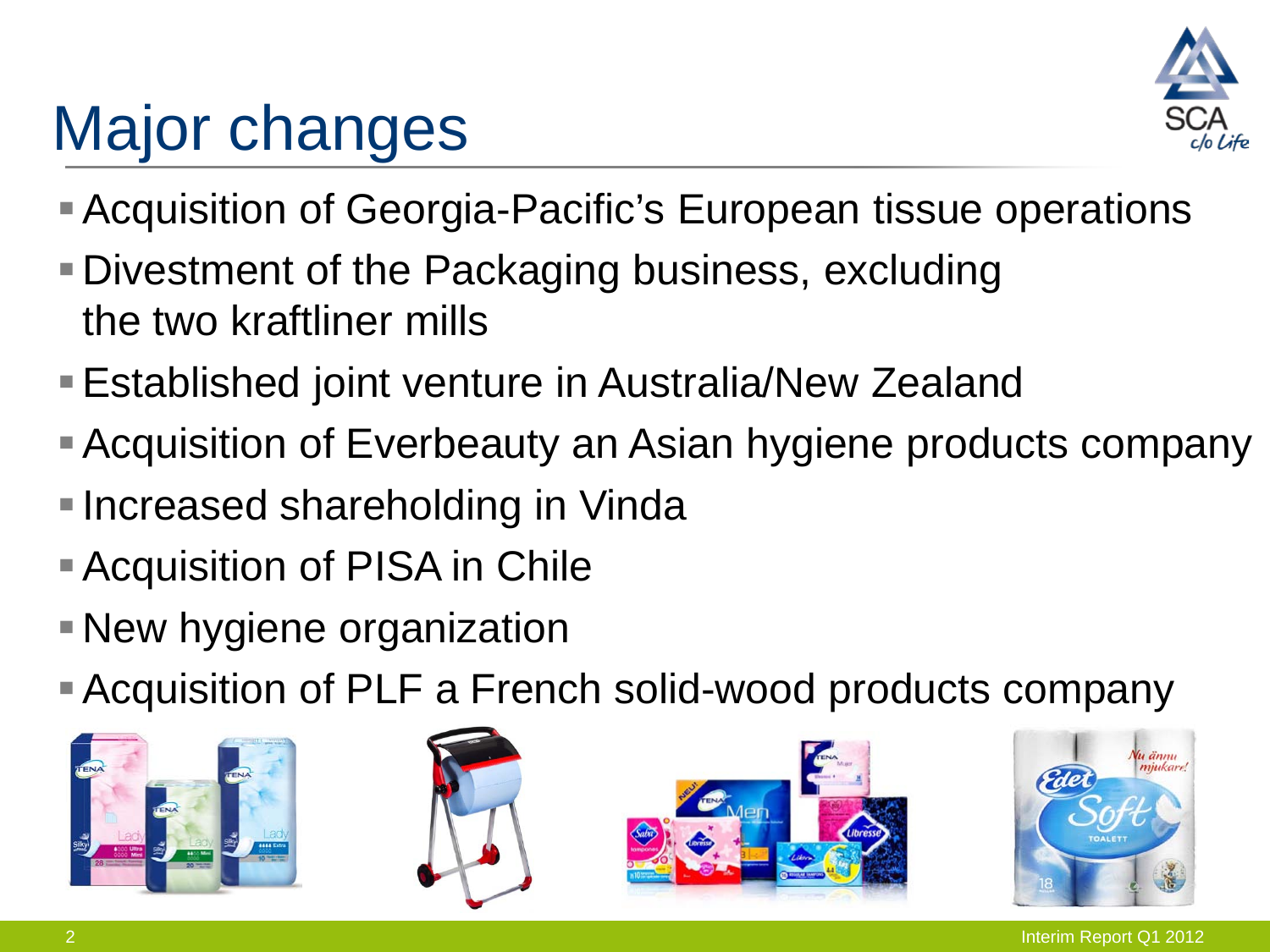#### 3 Interim Report Q1 2012

# **Summary** Q1 2012 vs Q1 2011

- Sales increased 4%\*
	- **Hygiene business** 
		- Higher volumes
		- Higher prices
		- **Good growth in emerging markets** 
			- Personal Care, 23%\*\*
			- Tissue, 14%\*\*
	- Forest Products
		- Higher volumes
		- Lower prices
- EBIT increased 7%\*\*\*
	- Higher volumes
	- Lower raw material cost
	- Cost savings

- *\* Adjusted for exchange rate movements and divestments*
- *\*\* Adjusted for exchange rate movements*

*\*\*\* Excluding items affecting comparability and divestments*

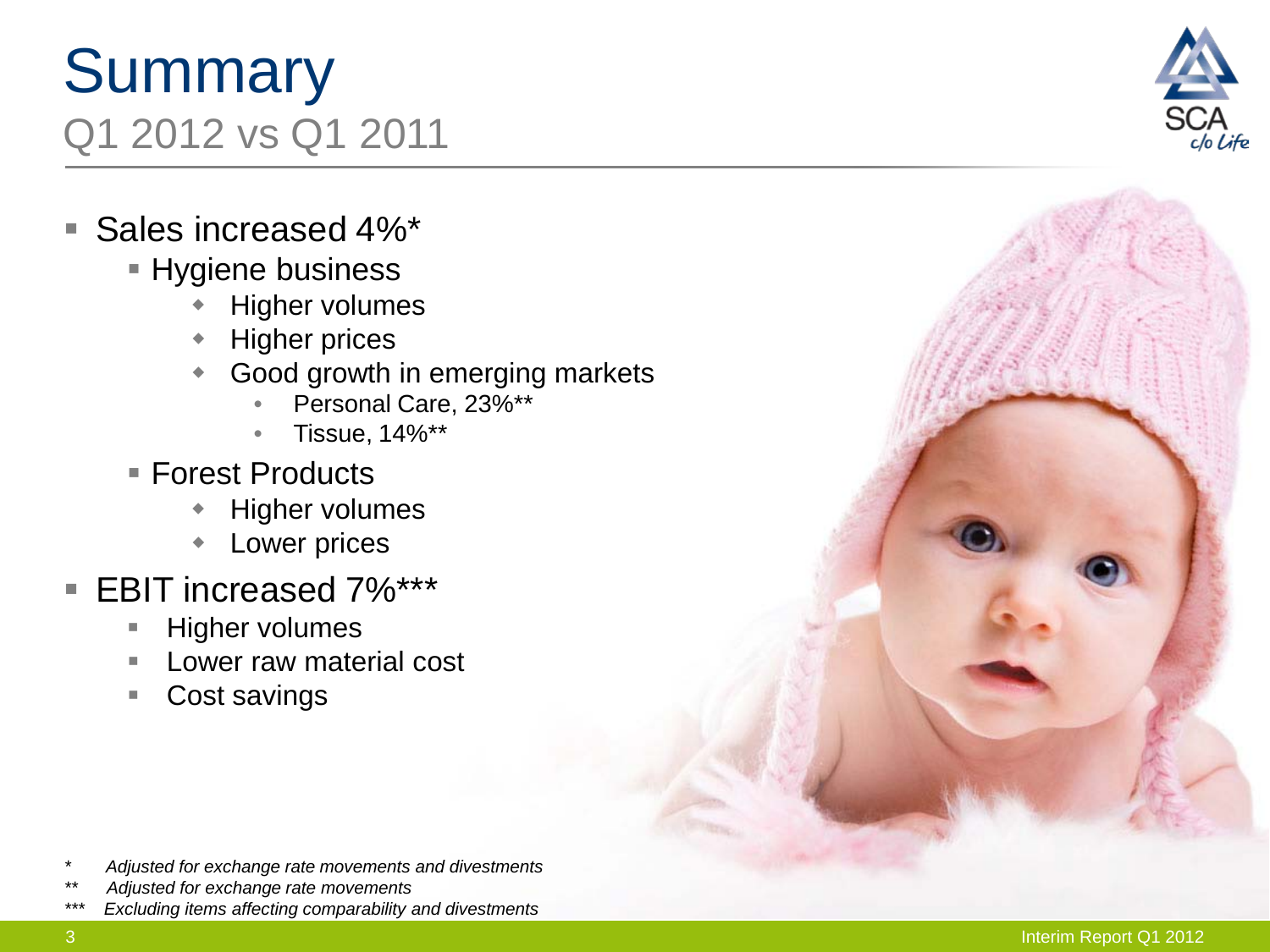# Q1 2012 results



| <b>SEK millions</b>               | Q <sub>1</sub><br>2012 | Q1<br>2011 | Change, Change,   |                |           |
|-----------------------------------|------------------------|------------|-------------------|----------------|-----------|
| unless otherwise stated           |                        |            | $\%$              | $%$ **         |           |
| Net sales                         | 19,490                 | 19,231     | 1                 | $\overline{4}$ |           |
| EBIT <sup>*</sup>                 | 1,834                  | 1,767      | 4                 | 7              |           |
| EBIT margin* (%)                  | 9.4                    | 9.2        |                   |                |           |
| Profit before tax*                | 1,503                  | 1,453      | 3                 |                |           |
| Earnings per share (SEK)          | 1.73                   | 1.89       |                   |                |           |
| Cash flow from current operations | 1,301                  | 446        |                   |                |           |
| Debt/Equity ratio                 | 0.55                   | 0.49       |                   |                | Ultramini |
|                                   |                        |            | NEU<br><b>TEN</b> |                |           |

tampon

*\* Excluding items affecting comparability*

*\* \* Excluding exchange rate movements and divestments*

Libra **CO REGULAR TAMPONS**   $\overline{14}$ 

Libresse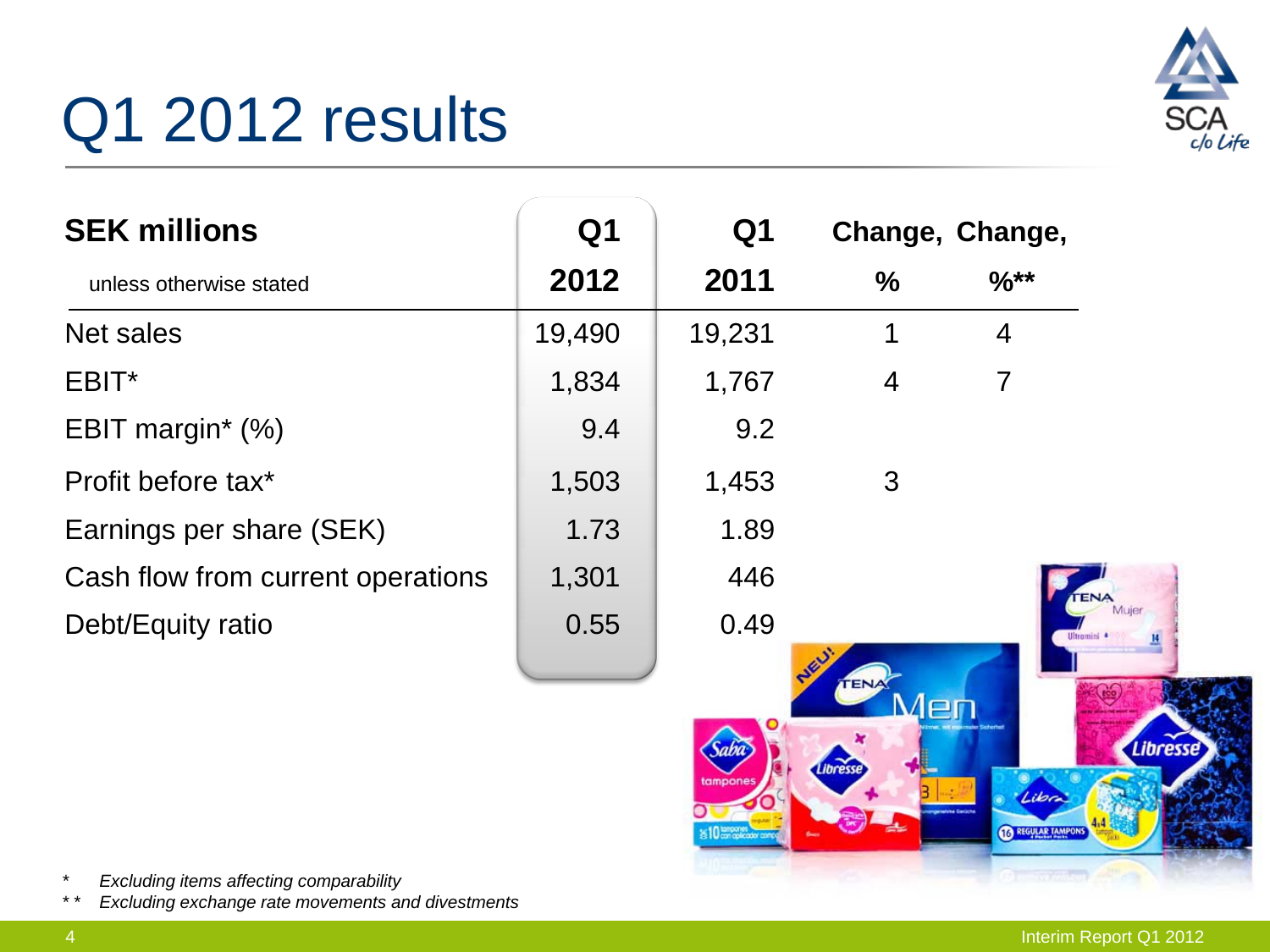## Q1 2012 vs. Q4 2011 **Summary**

## ■ Group

- ◆ Sales decreased 2%\*
- EBIT decreased 7%\*\*

## Business areas

- ◆ Personal Care, EBIT decreased 5%\*\*\*
	- Seasonality impact
	- Lower raw material costs
- Tissue, EBIT decreased 6 %\*\*
	- Increased marketing activities
	- Seasonality impact
	- Lower raw material costs
- Forest Products, EBIT decreased 31%\*\*\*\*
	- Lower prices
	- Higher raw material costs
- *\* Excluding divestments*
- *\*\* Excluding items affecting comparability, exchange rate movements and divestments*
- *\*\*\* Excluding items affecting comparability and divestments*
- *Excluding items affecting comparability*



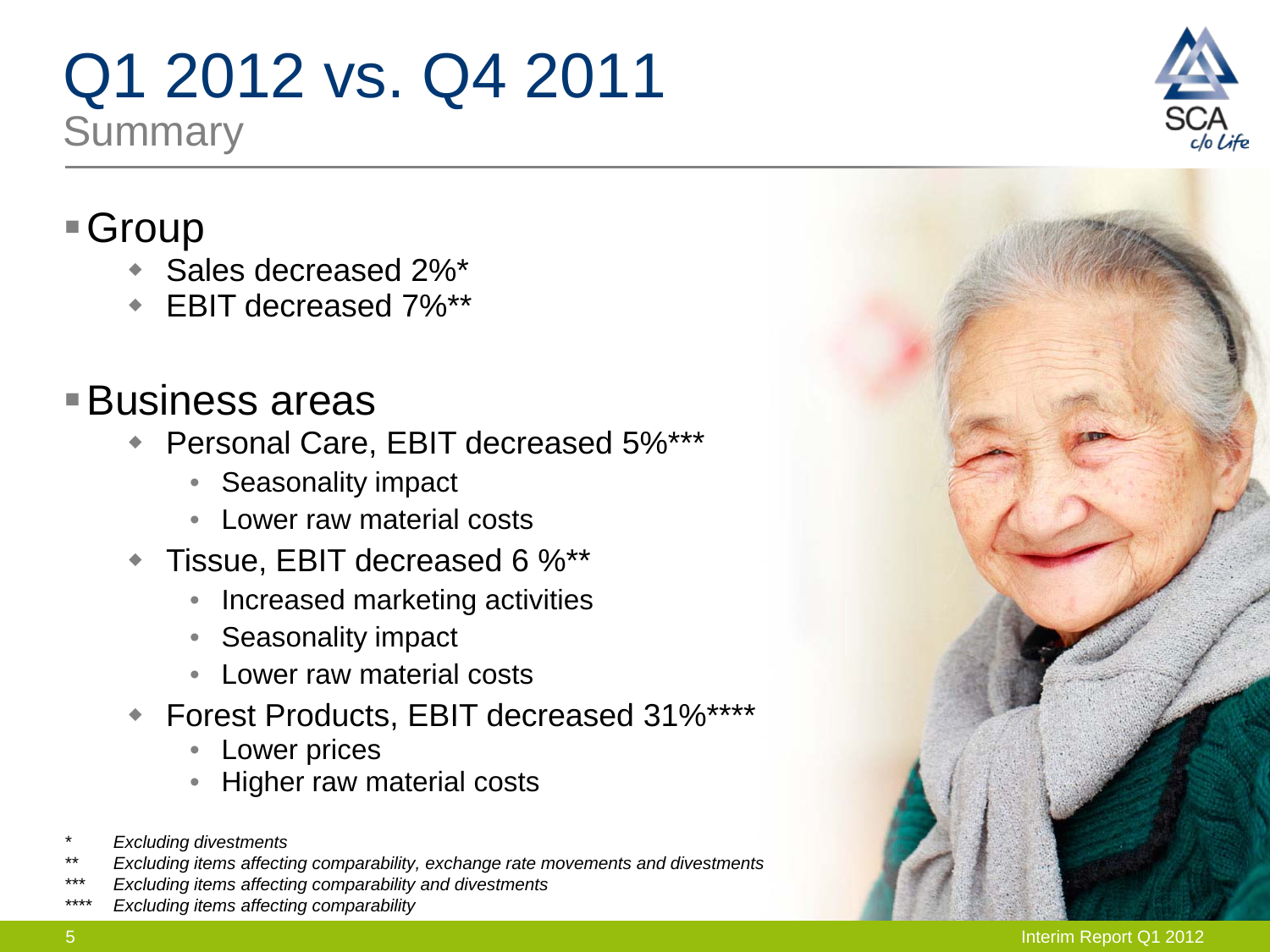# Personal Care Q1 2012 vs. Q1 2011







#### EBIT margin\*\*\* **10.7% 10.0%**

#### *\* Adjusted for exchange rate movements and the divestment of Australia/New Zealand*

- *\*\* Adjusted for exchange rate movements*
- *\*\*\* Excluding items affecting comparability*
- *\*\*\*\* Excluding exchange rate movements, the divestment of Australia/New Zealand and items affecting comparability*

### **Sales increased 7% (+11%\*)**

- Incontinence care increased 10%\*
- Baby diapers increased 16%\*
- Feminine care increased 11%\*
- Emerging markets increased 23%\*\*

### **EBIT increased 15%\*\*\* (24%\*\*\*\*)**

- **+ Higher volumes**
- ◆ Higher prices
- Improved product mix
- Cost savings

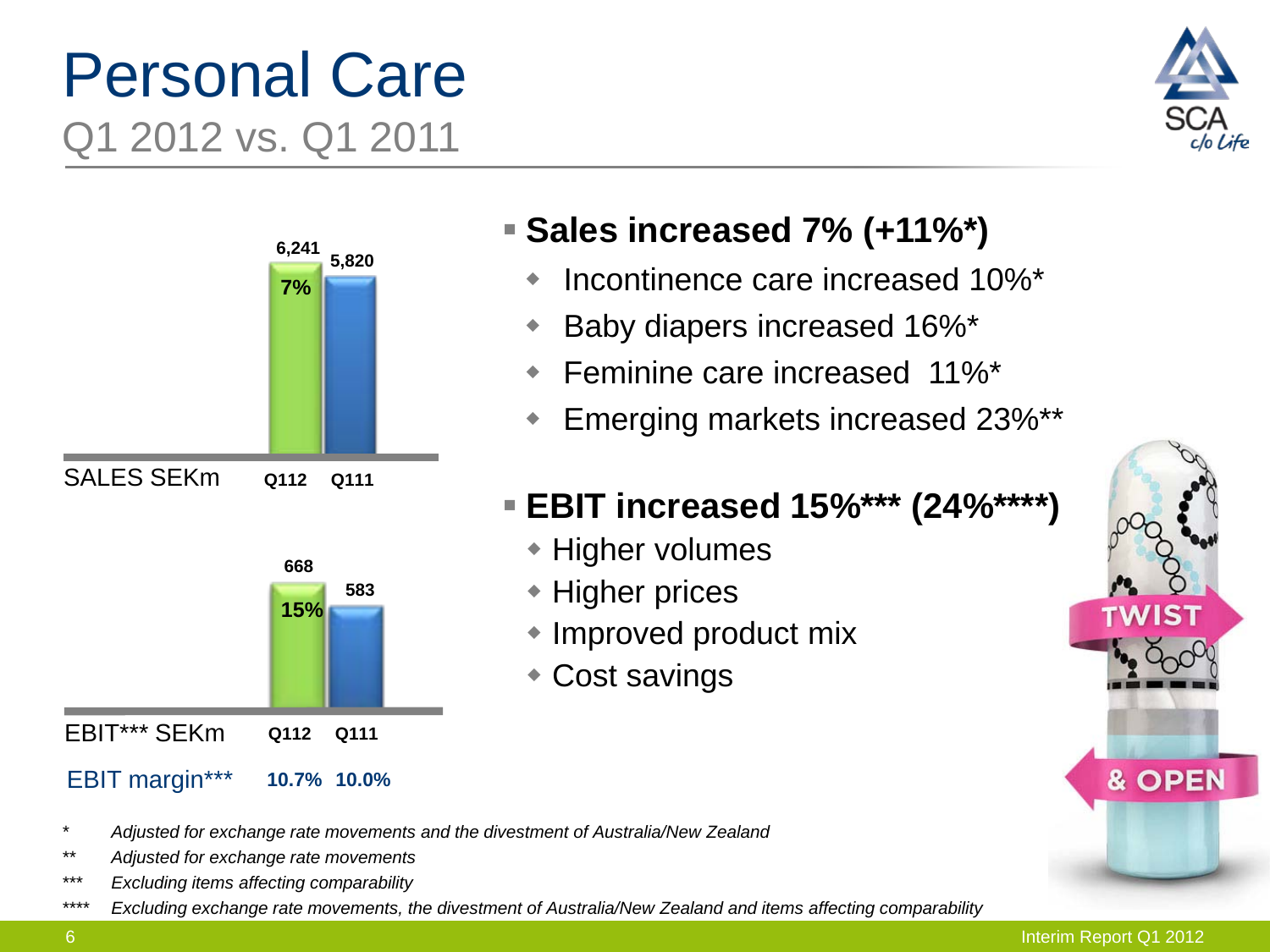# **Tissue** Q1 2012 vs. Q1 2011





#### EBIT margin\*\*\* **10.1% 6.8%**

*\* Adjusted for exchange rate movements and the divestment of Australia/New Zealand*

*\*\* Adjusted for exchange rate movements*

*\*\*\* Excluding items affecting comparability*

#### **Sales decreased 2% (+4%\*)**

- Consumer tissue increased 7%\*
- AFH tissue increased 2%\*
- Emerging markets increased 14%\*\*

#### **EBIT increased by 48%\*\*\***

- ◆ Higher prices
- Improved product mix
- **+ Higher volumes**
- Lower raw material costs

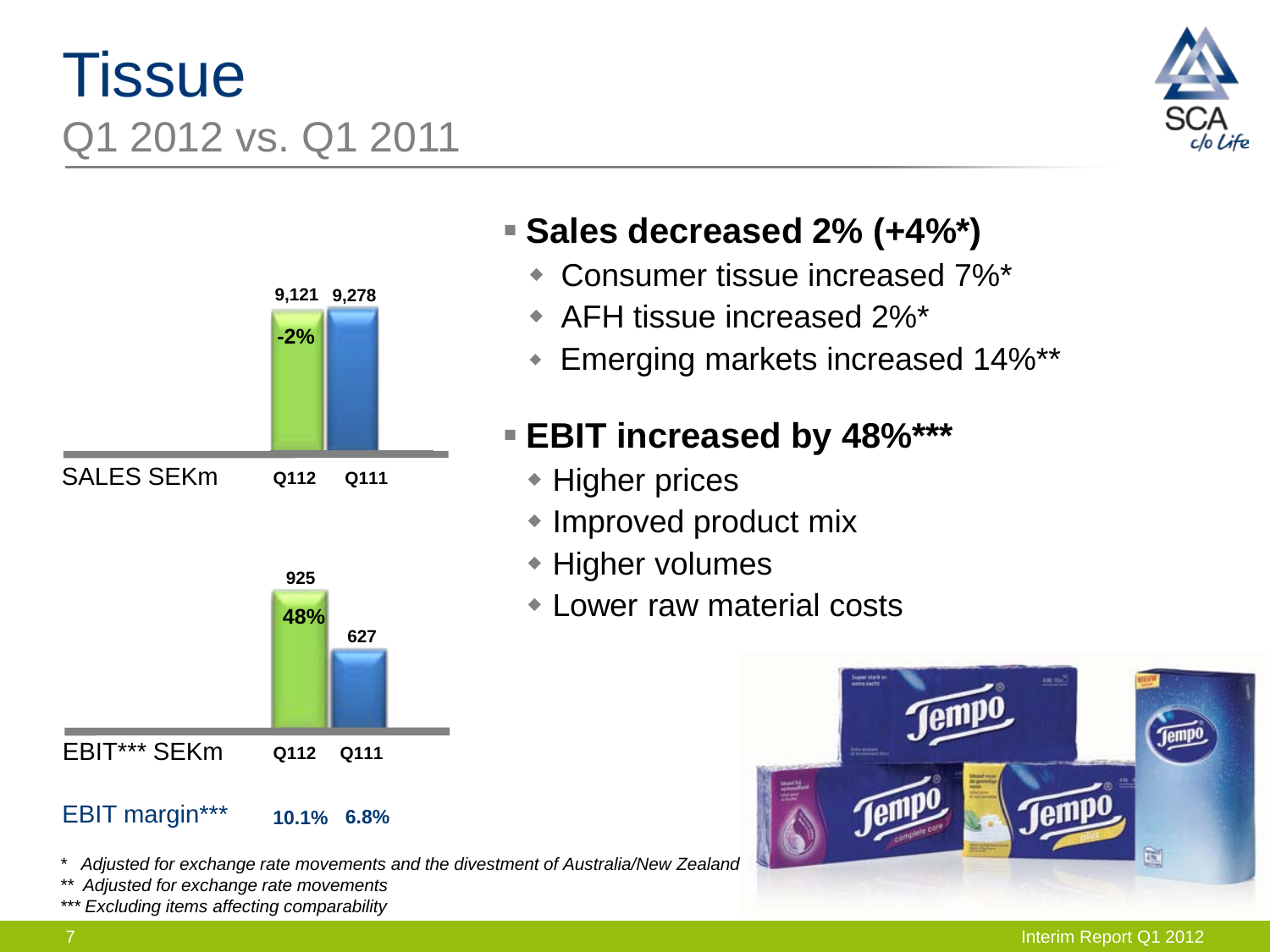# Forest Products Q1 2012 vs. Q1 2011





### **Sales flat**

- Publication papers, increased sales
	- Higher volumes
	- Slightly higher prices on magazine paper
- ◆ Solid-wood products, increased sales
	- **Higher volumes**
	- Lower prices
- **Kraftliner, decreased sales** 
	- **Higher volumes**
	- Lower prices
- Pulp, decreased sales
	- Lower prices

#### **EBIT decreased 48%\***

- Lower prices
- Higher raw material costs
- Efficiency improvements

*\* Excluding items affecting comparability*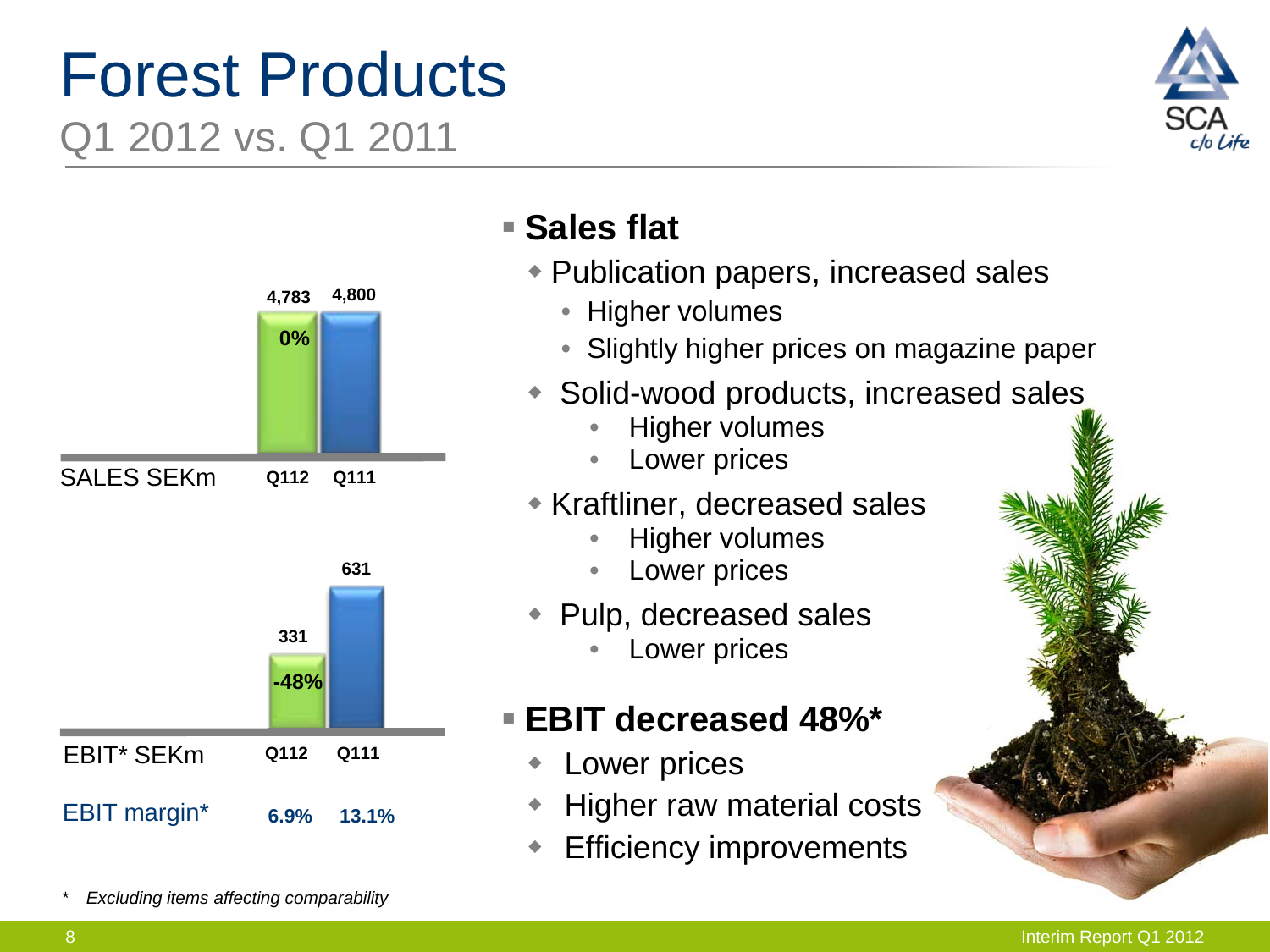

# Q&A